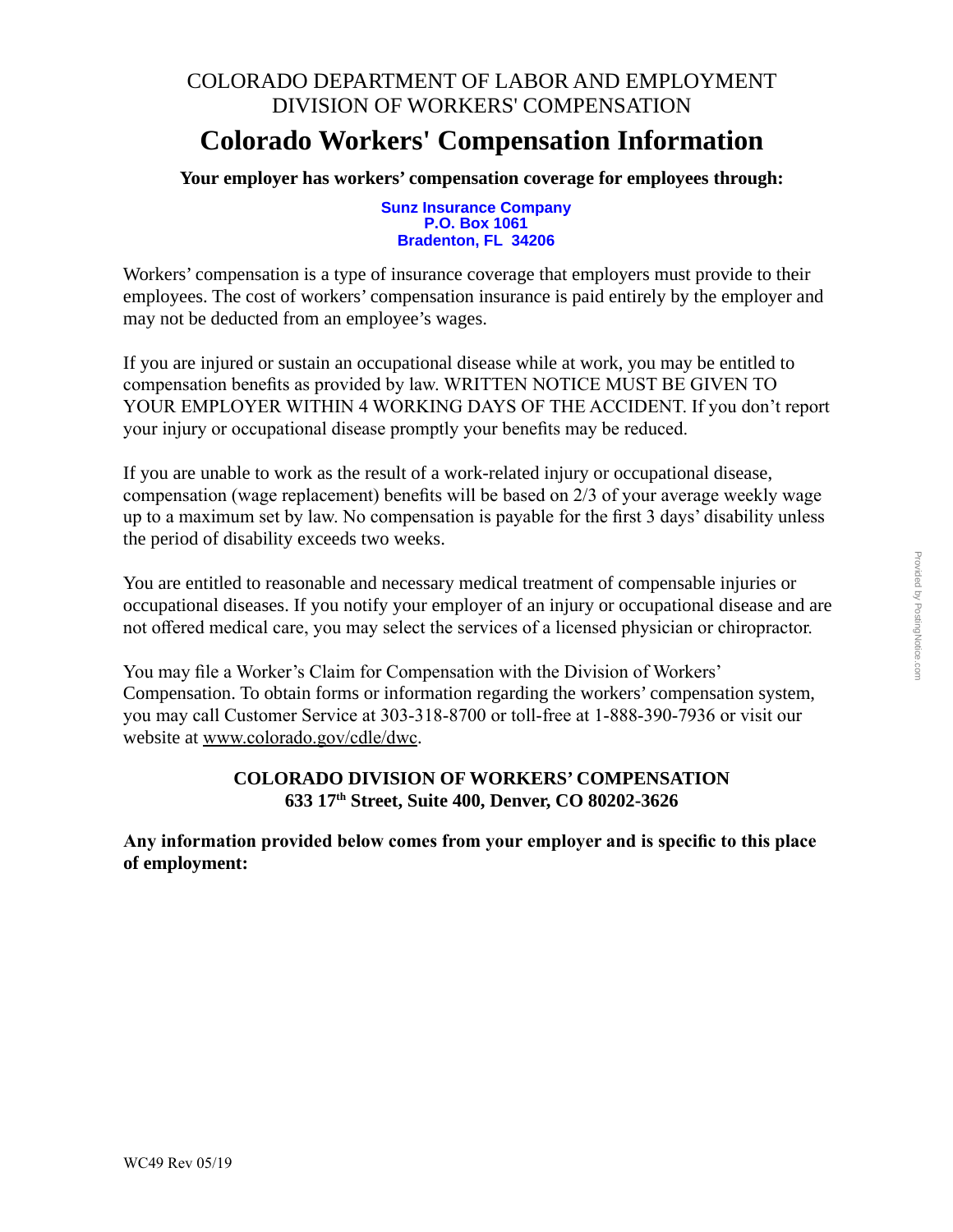WC50 Rev. 5/99

# WARNING

**IF YOU ARE INJURED ON THE JOB, WRITTEN NOTICE OF YOUR INJURY MUST BE GIVEN TO YOUR EMPLOYER WITHIN FOUR WORKING DAYS AFTER THE ACCIDENT, PURSUANT TO SECTION 8-43-102(1) AND (1.5), COLORADO REVISED STATUTES.**

**IF THE INJURY RESULTS FROM YOUR USE OF ALCOHOL OR CONTROLLED SUBSTANCES, YOUR WORKERS' COMPENSATION** 

## **DISABILITY BENEFITS MAY BE REDUCED BY ONE-HALF IN ACCORDANCE WITH SECTION 8-42-112.5, COLORADO REVISED STATUTES.**